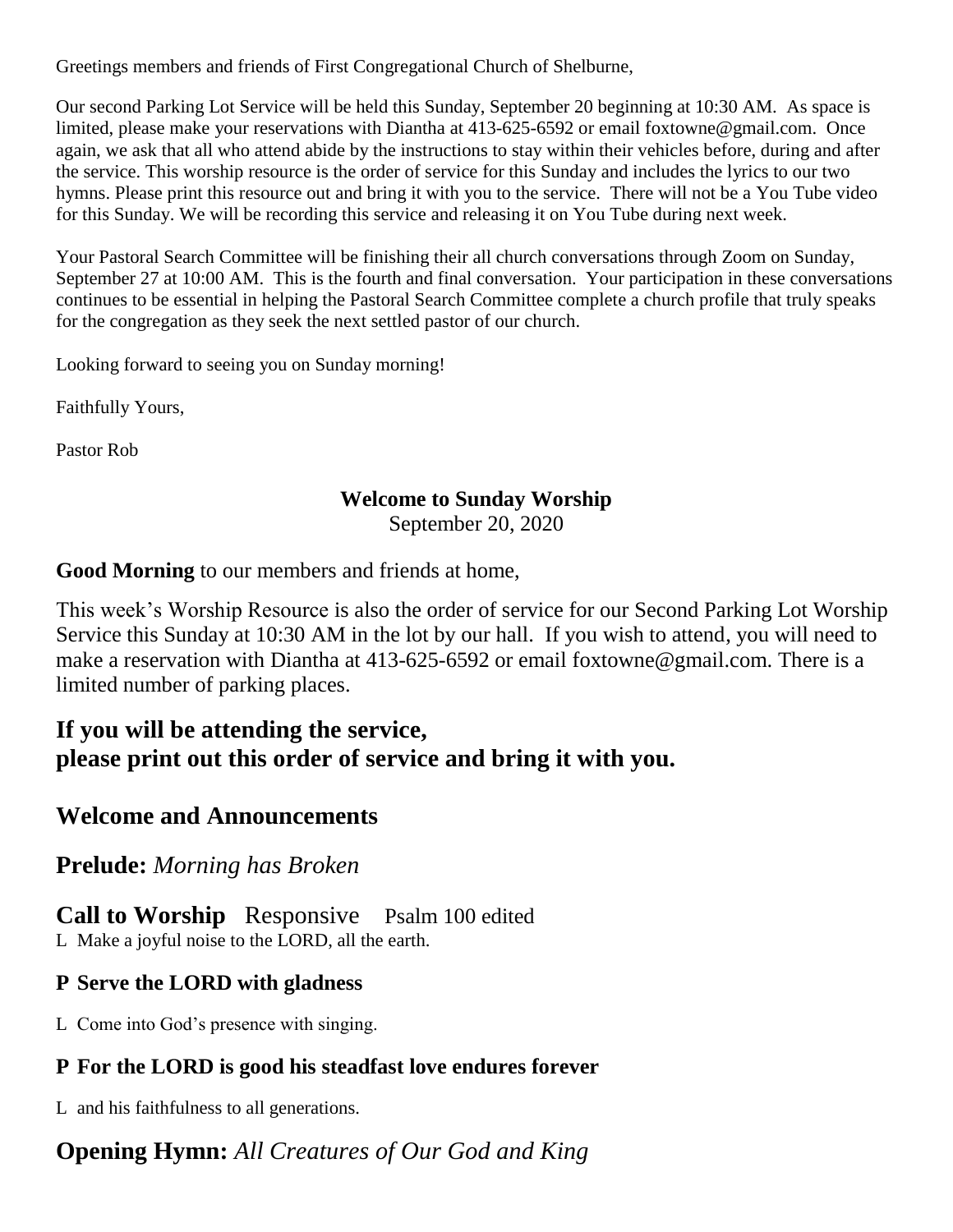## **Unison Morning Prayer & the Lord's**

**Lord of all creation, make us faithful stewards in the labor you have called us to share, planting and cultivating, planning and protecting, and offering to you the return that you are due. We offer this prayer in the power of the Holy Spirit, and through our savior Jesus Christ, who taught us to pray, saying…***Our Father, who art in heaven, hallowed be thy name. Thy kingdom come, thy will be done, on earth as it is in heaven. Give us this day our daily bread and forgive us our debts as we forgive our debtors. And lead us not into temptation but deliver us from evil. For thine is the kingdom and the power and the glory forever. Amen.*

### **Prayers of the People**

Today's prayers are all about our human nature and being God's hands on earth.

### **Let us pray:**

My Lord, what a morning. To lift our voices in song, to open our hearts in prayer, to have the time to listen to your word, to contemplate the story of your Gospel, to be with each other, sisters and brothers all are we in the fellowship of your love. My Lord, what a morning. An opportunity to empty ourselves of the clutter that we have accumulated and collected; the disappointments and dissatisfactions that haunt us, the grudges and old scores we cling to, waiting to settle them, the biases and prejudices we are convinced we do not have, the arrogance of believing we are masters of all things and always correct in our assessments of ourselves and others, and you. Empty these distractions, let us put them all aside, leave them on the curb. And then fill us with your gifts, fill us with your love, fill us with your mercy, and fill us with your compassion. My Lord, what a morning, when we can see clearly beyond ourselves and our incessant, relentless needs. When we can ask "how can we be of help, how can we feed the hungry, clothe the naked, visit the sick and cheer the broken of heart?" When we are plunged into a sense of sadness at the pain of our sisters and brothers inflicted by war, prejudice, injustice and indifference, crippling poverty of body, mind, and spirit. My Lord what a morning. Bringing to you those we now touch in prayer; victims of violence, or greed, or addictions; prisoners in poverty, in old age, in youth; people with broken bodies, with broken hearts, with broken lives, all those whom we remember now……….My Lord, what a morning, when we can pray in unity of purpose as a part of the body of Christ. Amen

## **Scripture Reading:** Matthew 20:1-16

**Sermon:** *Owning the Vineyard*

(means inviting everyone to work in it)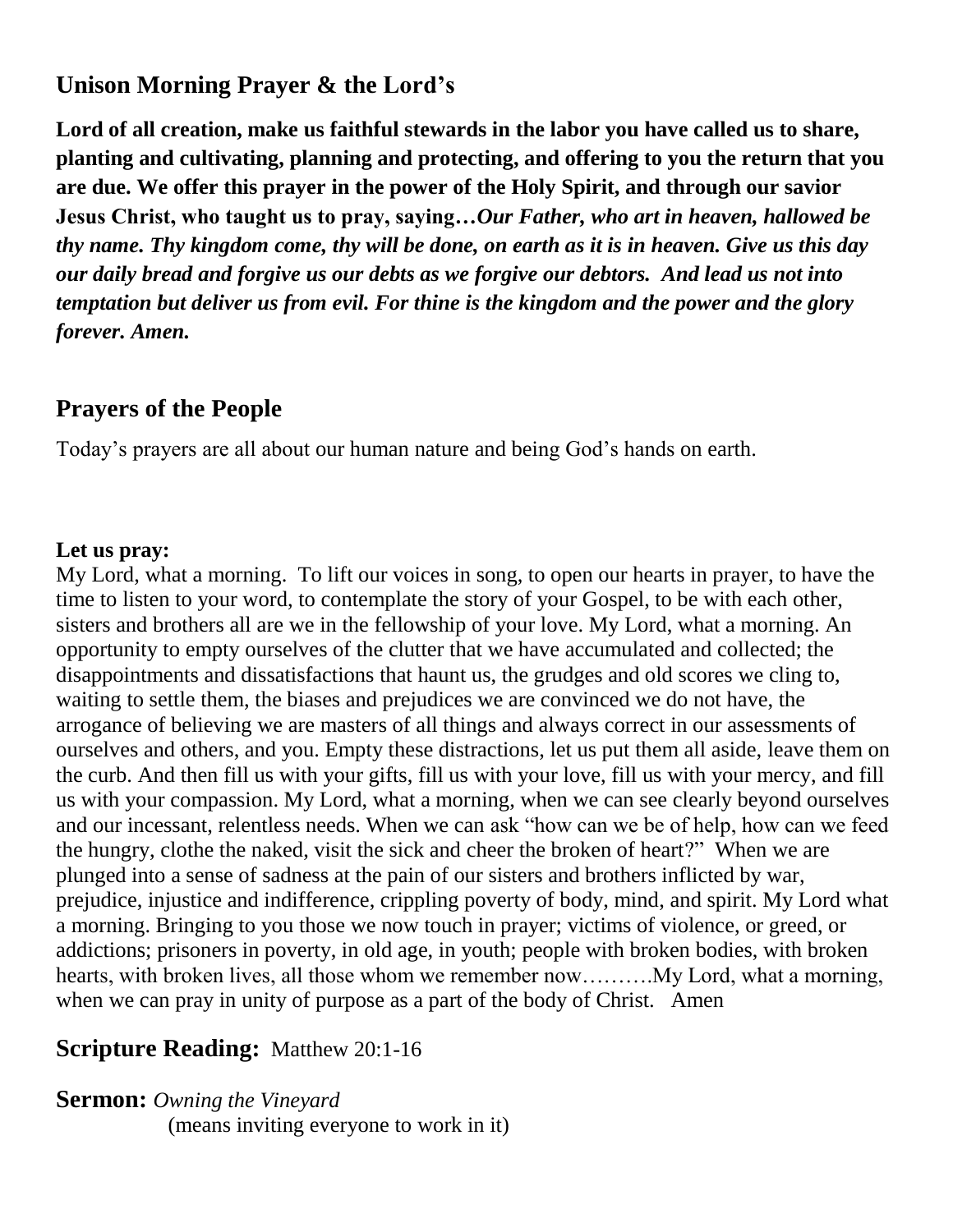## **Hymn:** *Blessed Assurance*

## **Benediction:**

*God bless all who live and move in your garden of creation through which your glory shines May we see the wonder of your love, the promise of a new creation, your call to be good stewards and the flourishing of the hope of transformation. God bless all creation with your love and generosity and may we see in its glory your awesome majesty Amen.*

**Our thanks to this morning's participants:** Tim Graves, Paul Hadley and Robin Howe and a special thank you to the Re-Opening Task Force and the Executive Committee for making this service a reality and for their support this morning in greeting, parking and welcoming.

> *All Creatures of Our God and King* St. Francis of Assisi

Tr. William H. Draper

All creatures of our God and king, Lift up your voices and with us sing, Alleluia, alleluia! Thou burning sun with golden beam, Thou silver moon with softer gleam, O praise him, O praise him, alleluia, alleluia, alleluia!

Thou rushing wind that art so strong, Ye clouds that sail in heaven along, O praise him, alleluia! Thou rising morn in praise rejoice, Ye light of evening find a voice, O praise him, O praise him, alleluia, alleluia, alleluia!

Thou flowing water pure and clear, Make music for thy Lord to hear, Alleluia, alleluia! Thou fire so masterful and bright, That gives to man both warmth and light, O praise him, O praise him, alleluia, alleluia, alleluia!

Let all things their creator bless,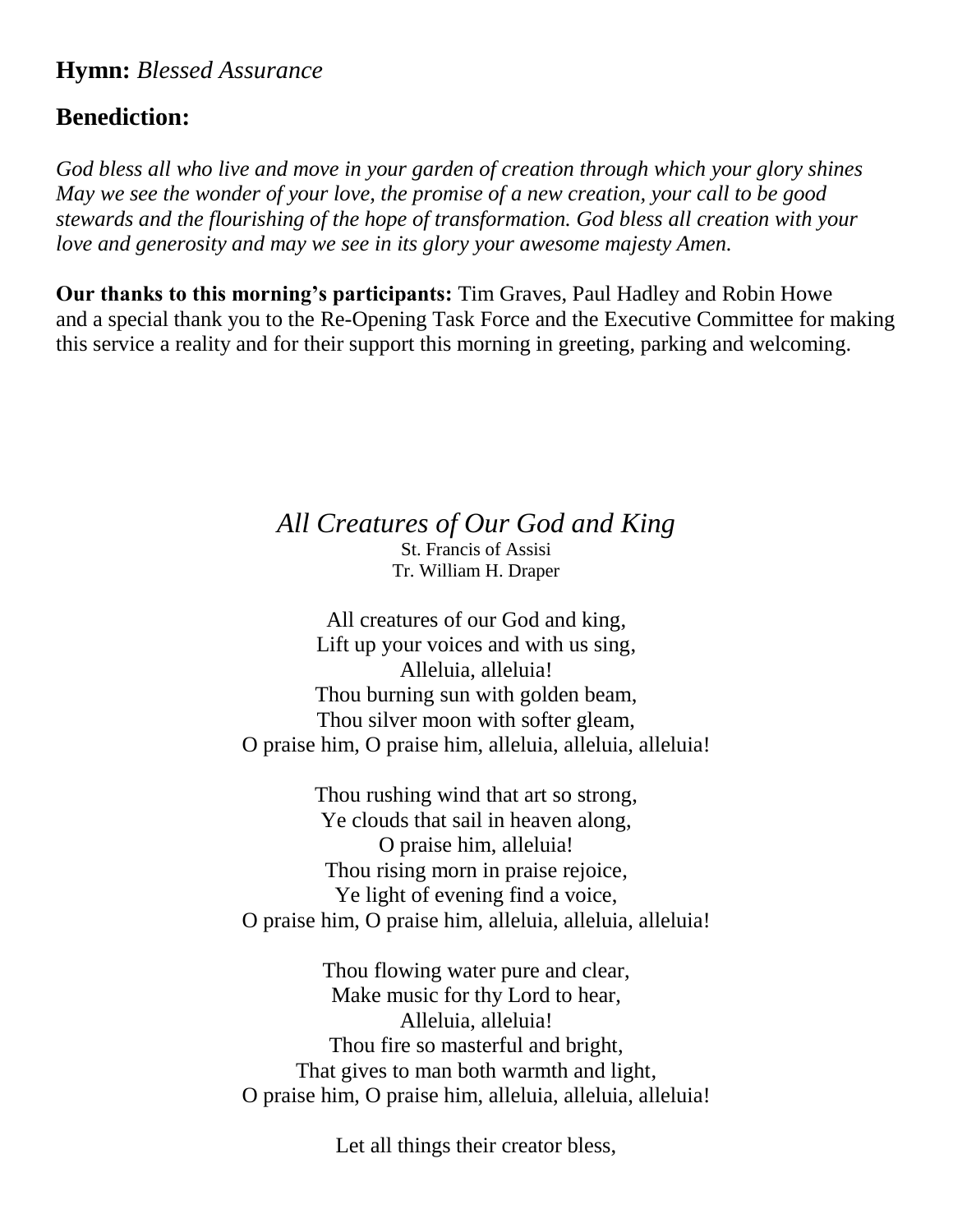And worship him in humbleness, O praise him, alleluia! Praise, praise the Father, praise the Son, And praise the Spirit, three in One. O praise him, O praise him, alleluia, alleluia, alleluia!